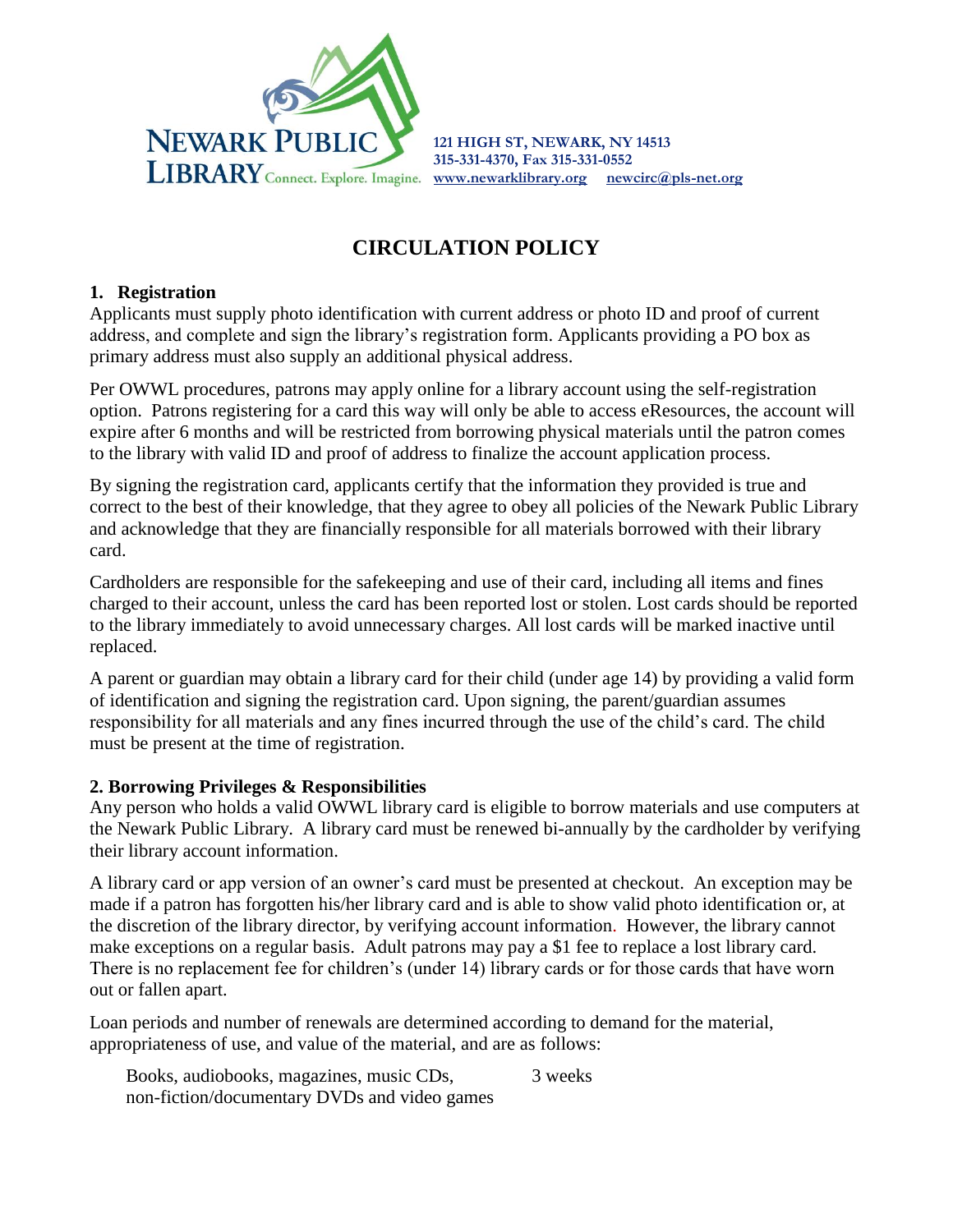DVDs and WIFI hotspots 1 week

Patrons can extend loan periods to 6 weeks on all Newark Public Library books except those marked "New".

Newark Public Library limits the total number of the following items patrons can have checked out at a time:

| CDs:         | 5            |
|--------------|--------------|
| DVDs:        | 5            |
| Video games: | $\mathbf{2}$ |

Items from other libraries and nonfiction/documentary DVDs do not count toward these limits.

## **2.1 Fines & Fees**

Borrowing privileges may be limited or rescinded if the cardholder has overdue items, unpaid fines or fees or has violated the library's rules of conduct. Beginning March 15, 2022, the library is "fine free" for books, audiobooks, magazines, music CD, DVDs and video games. Overdue fines may accrue for loaned equipment, kits or other special circulating items.

Payments received for lost items or damaged materials are transferred to the owning library. All other fees or fine payments made at Newark Public Library are retained by the library.

In the case of loss or irreparable damage to Newark Public Library materials, the cardholder will automatically be charged the original price of the item. At the patron's request, staff may work with the patron to see if the item, with the same format and ISBN, is available via an existing library purchase account on either Amazon or Ingram. If the item is available for less than the original price of the item, the library will amend the fee to the lowest replacement cost.

Patrons who lose or damage items originally owned by another OWWL library must contact the owning library to discuss replacement or payment that may be different than the automatically charged fee.

The library does not issue refunds for lost or damaged items that have been paid for by patrons. Once paid for, these items are considered the property of the patron. Exceptions may only be made at the discretion of the library director.

## **2.2 Renewals**

An item may be renewed unless a hold has been placed on the item, the item's allotted number of renewals has been exhausted or the patron's account is blocked by the fine/fee threshold. The library's circulation software is configured to automatically renew borrowed items unless the restrictions noted above are present. Library accounts with valid email addresses will receive notifications regarding automatic renewals.

Renewals are granted for the length of the item's loan period based on the calendar date on which the item is renewed.

When eligible for renewal, books, magazines, audiobooks, and CDs may be renewed up to two times, DVDs and video games once.

## **2.3 Returns**

Unless noted, all items owned by an OWWL library may be returned to Newark Public Library.

Materials that are borrowed are to be returned in the same condition. Damage to library materials will be billed to the cardholder as outlined in section 2.1 of this policy.